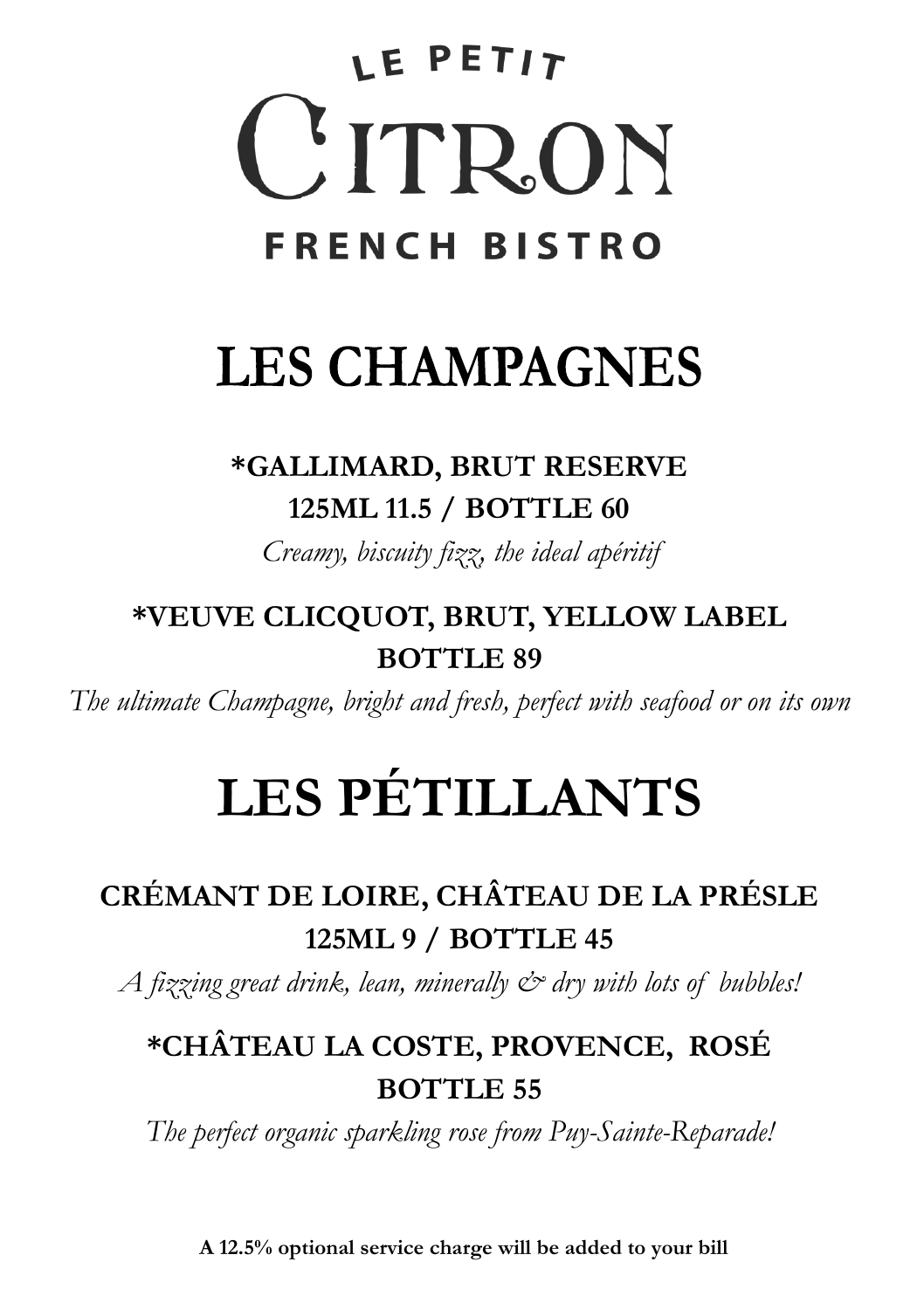## **LES VINS BLANCS & ROSÉ**

**125ML GLASS / 250ML CARAFE / 500ML CARAFE / BOTTLE**

**\*SAUVIGNON VINS DE PAYS D'OC,** 2021 *Zingy, zippy, gooseberry fruit (fish, vegetarian)* **6 / 11 / 21 / 25**

#### **\*CHARDONNAY, DOMAINE MONT D'HORTES,** 2020/21

*Rounded & buttery, hints of oak (fish, duck)* **7 / 13 / 24 / 28**

**\*MUSCADET SÈVRE ET MAINE, HAUT PÉMIONS,** 2020/21 *Mineral & citrus perfection (shellfish, mushrooms)* **8 / 14 / 28 / 32**

**\*CORBIÈRES BLANC, CHÂTEAU LA BASTIDE,** 2020 *Wonderfully rounded, hints of nuttiness (fish, chicken)* **35**

**PICPOUL DE PINET, DOMAINE FONT-MARS,** 2021 *Crisp, fresh & tangy (spicey food, shellfish)* **9 / 16 / 30 / 37**

**\*SAUMUR, VILLENEUVE, CHENIN BLANC,** 2020/21 *Pear drop delight from the Loire! (fish, goats' cheese)* **48**

**BRISE MARINE, CHÂTEAU DE LA NEGLY,** 2020/21

*Roussillon classic, bright, plump & creamy (seafood, fish, chicken)* **49**

#### **\*CHABLIS, DOMAINE FÈVRE,** 2020

*Pure & long, classic French chardonnay elegance (fish, cold meats)* **55**

#### **CÔTES DE PROVENCE, CHÂTEAU ROUBINE,** 2020

*Tibouron & Cinsault grapes create a scrumptious beauty with hazelnut hints (fish, apéritif)* **55**

#### **\*ROSÉ, LES VIGNES D'OC,** 2020

*Light strawberry fruit , Grenache & Syrah (fish, goats' cheese)* **7 / 13 / 24 / 28**

## **\*ROSÉ, AIX-EN-PROVENCE, TOUR CAMPANETS,** 2020

*Pale, bright*  $\breve{c}$  *crisp with smooth juicy fruit flavours (olives, cheese, cold meats)* 40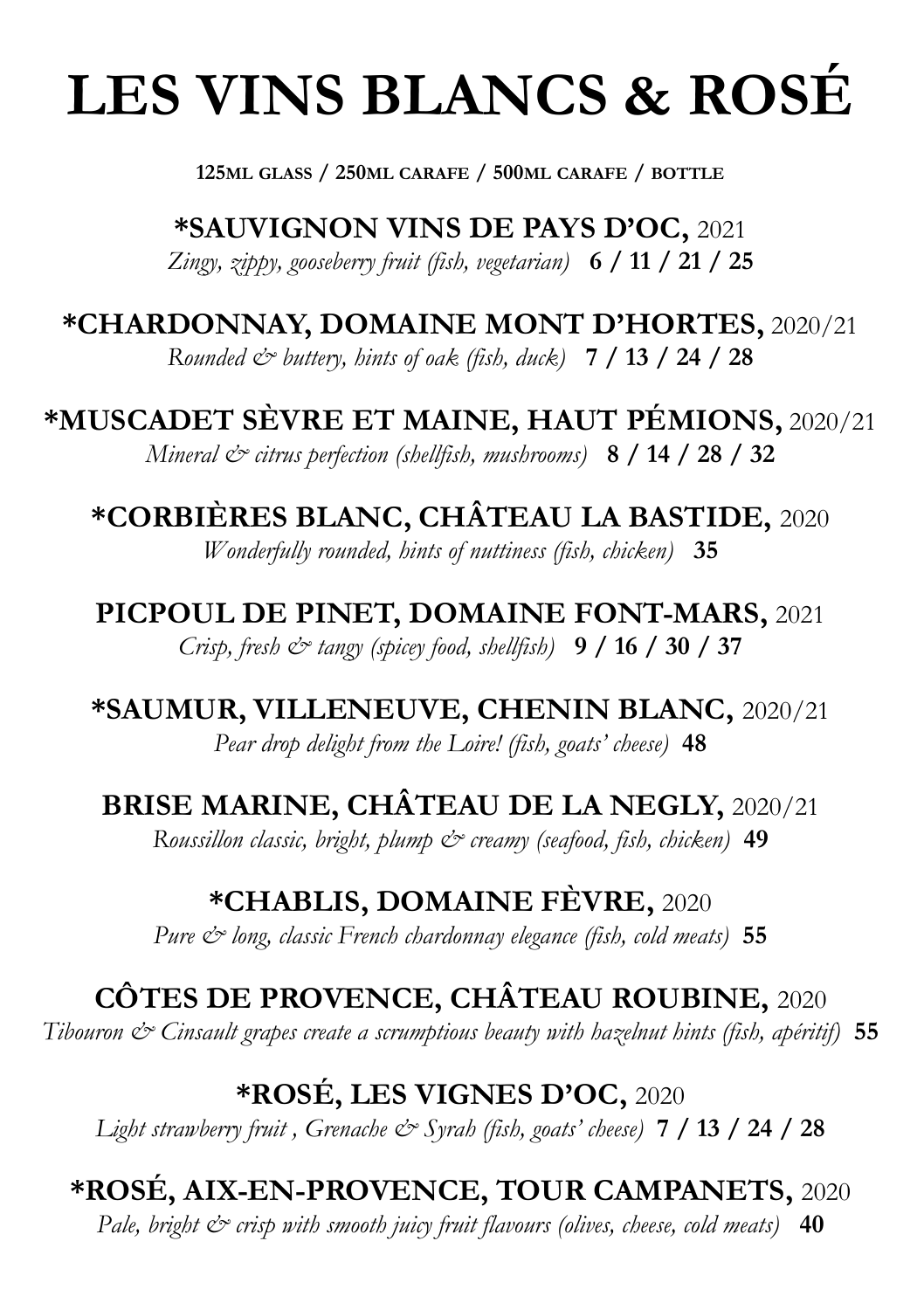## **LES VINS ROUGES**

**125ML GLASS / 250ML CARAFE / 500ML CARAFE / BOTTLE**

**\*LES VIGNES D'OC,** 2020/21 *Soft, fruity & easy drinking (soup, cold meats)* **6 / 11 / 21 / 25**

**\*MERLOT, LES VIGNES D'OC, FRANCE,** 2019/20

*Blackcurrant & touches of tannin (beef, blue cheese, duck)* **7 / 13 / 24 / 28**

**MINERVOIS, L'HERBE SAINTE,** 2018 *Syrah & Carignan, rich, spicy, smooth & supple (duck, beef, chicken)* **30**

**\*PINOT NOIR, VILLA DES CROIX,** 2020

*Wild raspberries & red currant, great value (shellfish, duck)* **35**

**\*BEAUJOLAIS-VILLAGES, ANDRÉ COLONGE,** 2020 *Gamay deliciousness, soft & crunchy fruit (beef, duck)* **9 / 16 / 30 / 37**

**\*CÔTES DU RHÔNE, DOMAINE L'ESPIGOUETTE,** 2019/20 *Grenache & Syrah excellence, spicy fruit, dark & peppery (beef, duck)* **9 / 16 / 30 / 37**

**\*MALBEC, CLOS LA COUTALE, AC CAHORS,** 2019

*With 20% Merlot, this is a benchmark red for Cahors wines (beef)* **45**

**MONTAGNE ST. ÉMILLION, CHÂTEAU ROUDIER,** 2016

*Merlot heavy Bordeaux, with blackcurrants*  $\dot{\mathcal{C}}$  *cedarwood and drinking superbly (duck, cheese)* **50** 

**REUILLY, DOMAINE CORDAILLAT,** 2020

*Strawberries*  $\breve{\mathcal{C}}$  *raspberries, brilliant Pinot Noir Burgundy alternative (duck, chicken)* **55** 

#### **\*MADIRAN, TOUR DE BOUSCASSÉ,** 2016

*Tannat grapes make a smooth, supple, perfumed red with ripe tannins (beef, cold meats)* **60**

#### **\*VEGAN FRIENDLY**